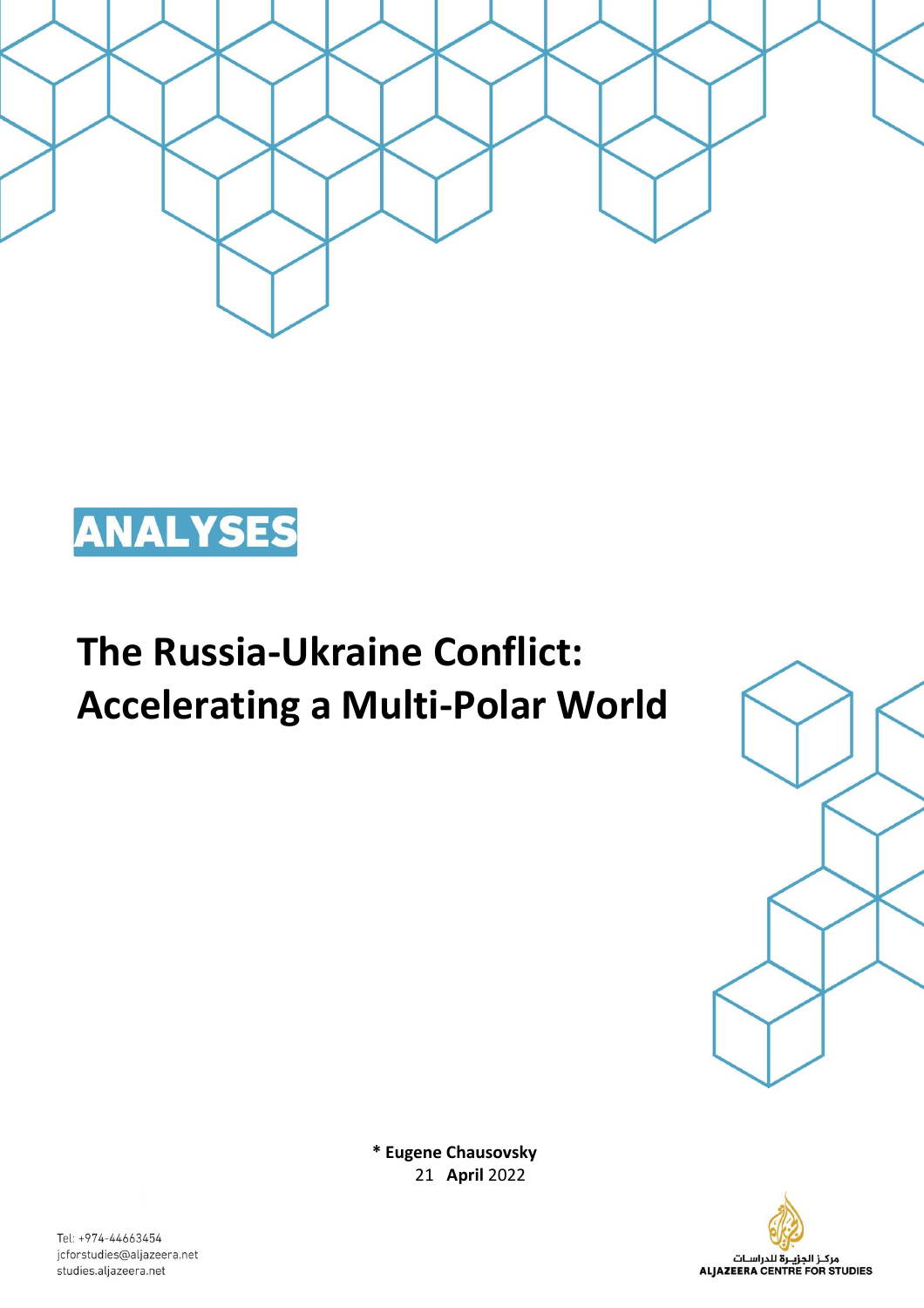

Russia is directly challenging the global power position of the US and its Western allies in Ukraine. [Reuters]

The Russia-Ukraine Conflict is likely to accelerate a long-standing transition to a multi-polar world, one that will be increasingly shaped by a competition over strategic connectivity.

Just over one month after Russia launched its full-scale invasion of Ukraine, Ukrainian President Volodymyr Zelenskiy made a surprise appearance [\(1\)](https://apnews.com/article/russia-ukraine-zelenskyy-business-religion-lifestyle-54988d459ef40b2f2680eab36709dd3e) at Qatar's Doha Forum on 26 March. Speaking virtually from the embattled capital of Kyiv, Zelenskiy addressed the summit's audience and called for the world's leading energy producers to do their part to help Europe diversify away from Russian energy supplies. "The responsible states, in particular the state of Qatar…can contribute to stabilizing the situation in Europe," Zelenskiy said, adding that such states need to "increase energy production to make Russia understand that no state should use energy as a weapon and to blackmail the world."

Zelenskiy's address at the Doha forum was a stark reflection of the extent to which the conflict in Ukraine has become globalised in nature. While the conventional military component of the conflict is taking place on Ukrainian territory, the economic reach and broader geopolitical impact of the war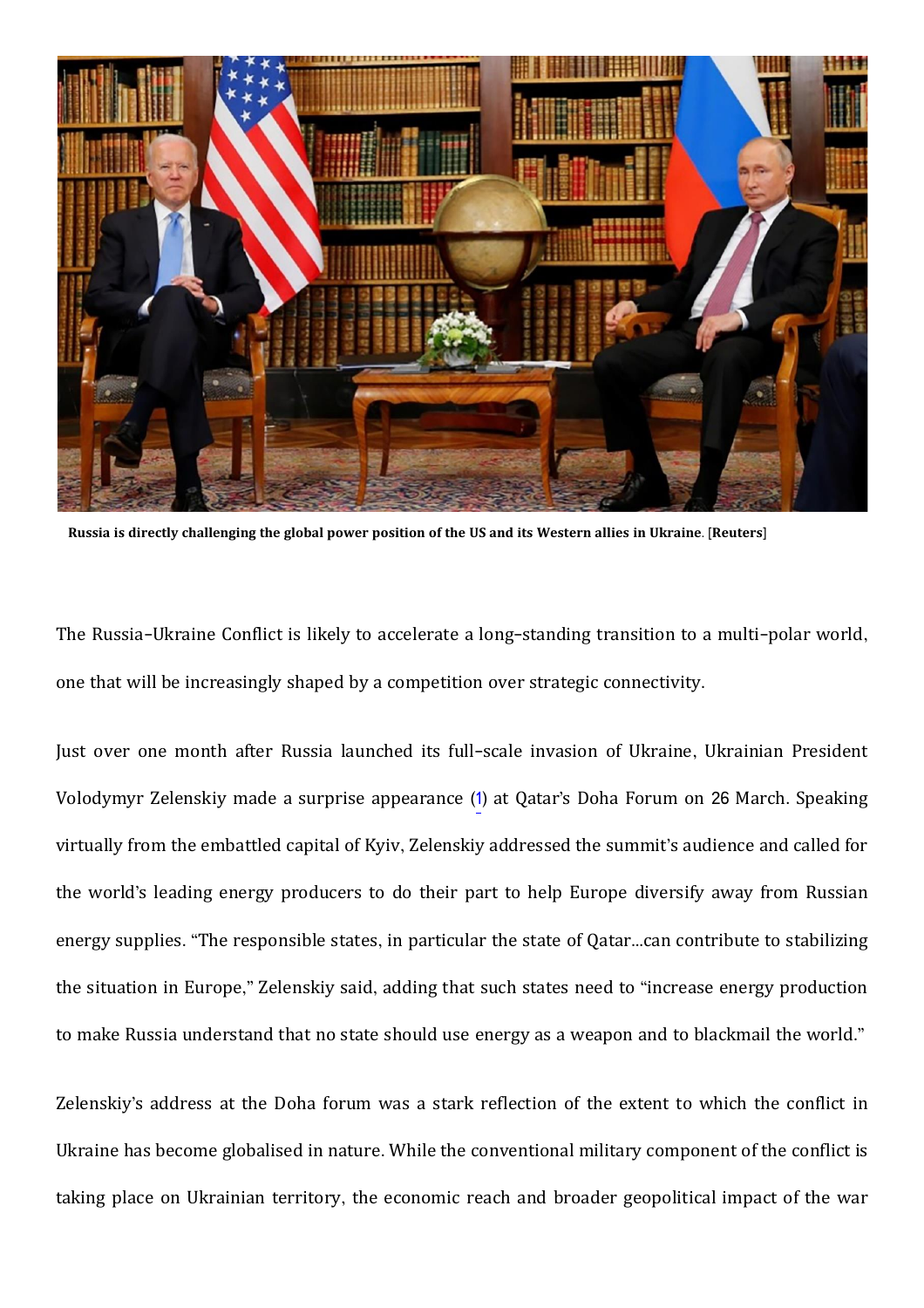has spread far beyond Ukraine. The United States and European Union have passed unprecedented sanctions [\(2\)](https://www.bloomberg.com/news/articles/2022-04-05/u-s-eu-to-announce-new-sanctions-on-russia-hitting-investments) against Russia, while global prices for key commodities like oil and natural gas have skyrocketed as a result of the conflict. Yet many European countries remain highly dependent on Russian energy and continue to indirectly bankroll Moscow's war campaign as a result, prompting Zelenskiy to reach out to Qatar and other energy suppliers to help support Europe's diversification and thus weaken Russia's strategic leverage.

All of this goes to show the interconnected nature of the global system and how significantly those connections can be redirected due to conflicts such as the one taking place in Ukraine. Financial, energy and weaponry flows, and indeed even the flows of people in the form of refugees and internally displaced persons [\(3\),](https://www.unhcr.org/news/briefing/2022/3/623da5894/month-since-start-war-quarter-ukraines-population-displaced.html) have been starkly impacted as a result of the Ukrainian conflict. The war has thus shaped the architecture of connectivity flows of the world, with Russia, Ukraine and the West each trying to shape such flows to secure and benefit their respective positions.

Just as importantly, these shifts in connectivity flows can be seen as indicators and precursors of a broader shift in the global power architecture. The Ukrainian conflict has impacted power relationships throughout the world, namely by accelerating the transition to a multipolar world order [\(4\)](https://www.china-briefing.com/news/china-russia-stand-firm-in-new-fair-multipolar-world-order/) that was already under way well before the war began. Russia is directly challenging the global power position of the US and its Western allies in Ukraine, while other actors are playing increasingly important roles in shaping both sides of the conflict and its impact on the broader world order, from China to Turkey to India. The global power architecture is thus changing before our very eyes, and an examination of the imperatives and strategies employed by these various players can offer clues on how the increasingly multipolar world order can be expected to evolve in the future as a result of the conflict in Ukraine.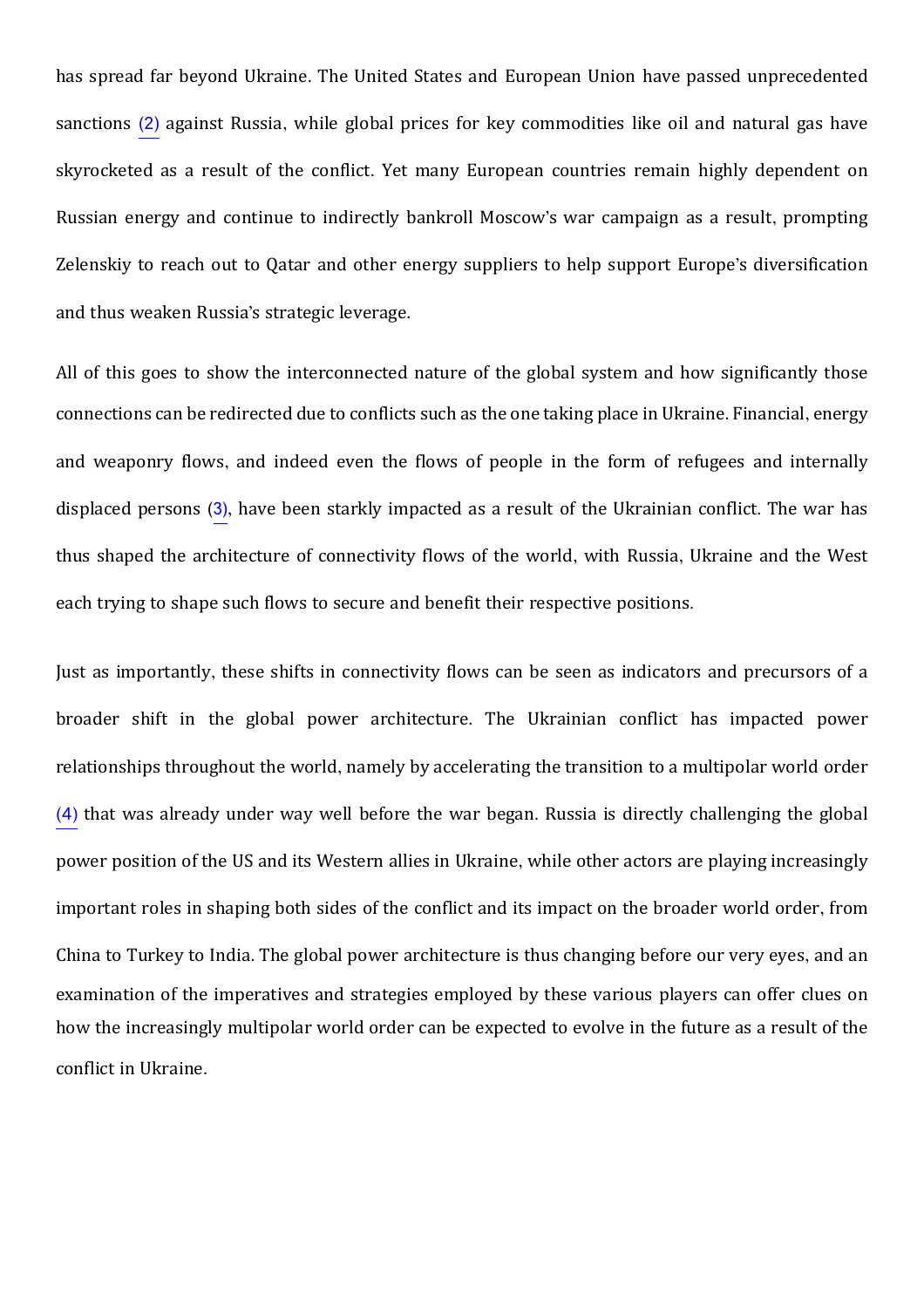### **The Roots of the Multi-Polar World**

When analysing the evolving power architecture of the world as it relates to the Ukraine conflict, it is important to first begin with the US. It is the US that played the role of the most influential global power following the end of the Cold War, as it had the largest economy, wielded the most powerful and farthest-reaching military, and held great sway over the global financial system. As part of this great power role, one key geopolitical imperative for the US has been to maintain and increase its global influence while preventing the rise of other powers that could seek to challenge this influence. The US could use economic tools such as sanctions or military tools such as overseas interventions, while pushing for the expansion of US-led blocs such as the NATO.

However, the US dominant position as the sole global superpower began to be tested at the turn of the millennium following the 9/11 attacks, when Washington became absorbed with wars in Afghanistan and Iraq, which drew much of its attention and resources to the Middle East and South Asia. This created a window of opportunity for other powers to emerge as global players, namely China and Russia, which had both been focused largely on their own internal issues. China witnessed rapid and prolonged economic growth since its admission to the World Trade Organisation [\(5\)](https://www.bloomberg.com/news/articles/2021-12-04/-china-shock-still-shakes-world-grappling-with-trade-s-future) in 2001, while Russia was able to gradually recover from a chaotic 1990s under the political consolidation of President Vladimir Putin and an energy-fuelled economic recovery.

Amid their rise as global players, both Russia and China sought to challenge the US and Westerndominated global order. Russia announced its return as a regional power with a military invasion of Georgia in 2008, while the global financial crisis the same year showcased China's economic strength and paved the way for Beijing to grow as a major player in global trade and investment, culminating in Beijing's launch of the Belt and Road Initiative [\(6\)](https://thediplomat.com/2022/03/what-will-russias-invasion-of-ukraine-mean-for-chinas-belt-and-road/) in 2013. Each of these developments were products of Russia and China's own geopolitical imperatives to increase their regional and global influence, all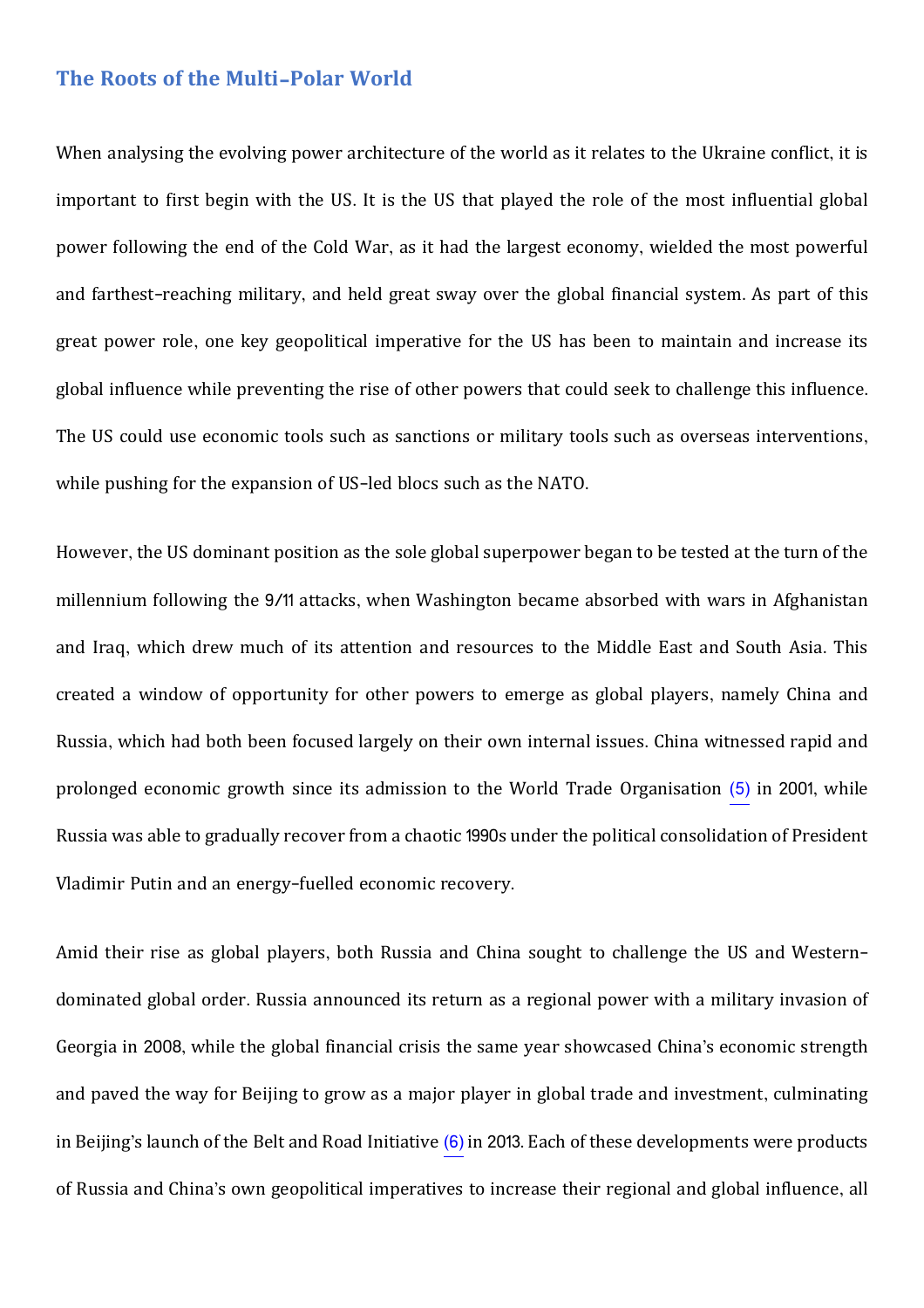while challenging the influential role held by the US, which was no longer in a position to sustain itself as the sole global superpower.

This, in turn, marked a transition to an increasingly multipolar world over the past decade, with Washington retaining a powerful global position but witnessing greater competition from the likes of Moscow and Beijing. Russia continued to push back against US and Western influence in the former Soviet Union and well beyond, as can be seen by Russia's initial invasion of Ukraine in 201[4 \(7\)](https://nationalinterest.org/blog/buzz/seven-years-after-reflections-russia%E2%80%99s-annexation-crimea%C2%A0%C2%A0-179823) following the pro-Western EuroMaidan revolution and its entrance into the Syrian conflict in 2015. China, meanwhile, leveraged its economic growth to compete with the US in theatres like the Asia Pacific, Africa and Latin America, while continuing to raise its profile within global financial institutions.

At the same time, other important players like the EU, India, Japan and Turkey became increasingly assertive in pursuing their own strategic interests as a result of these shifting geopolitical dynamics, some of which aligned with the US but others of which did not. The rise of political populism, the advancement of transformative and disruptive technologies  $(8)$  and the emergence of the Covid-19 pandemic has only reinforced the multipolar nature of the world and further fragmented the diffusion of power, both in its geographic concentration and its functions.

#### **The Russia-Ukraine Conflict and the Intensification of the Multi-Polar World**

The Russia-Ukraine conflict of 2022 should thus be seen in this context: it did not begin the transition to a multipolar world, but rather has accelerated a process that has long been underway. However, what is new and different is the manner in which Russia, China and other countries are now attempting to shift the multi-polar world in their favour. The Russia-Ukraine conflict has served as an example of not only the increased number of players that are important in shaping the global system, but also the diverse and complex manner in which they are able to influence it. More specifically, it highlights the intensified manner in which each of the major players are willing to use connectivity in a strategic way in order to meet their interests.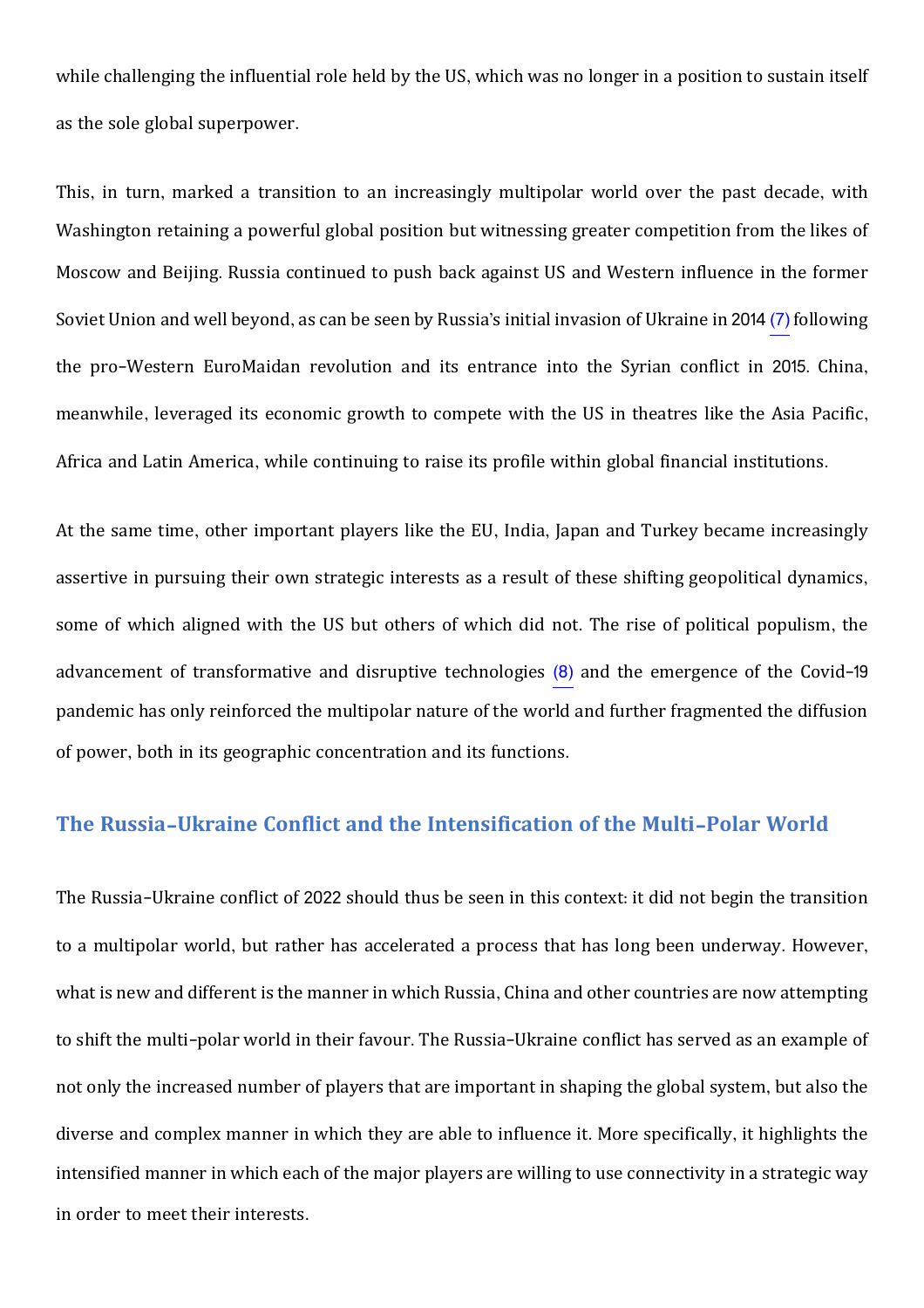For Russia, the scale and scope of Putin's military operations are unprecedented as a means to stop Ukraine's alignment with the US and NATO. Russia's initial intervention in Ukraine back in 2014 was limited to Crimea and Eastern Ukraine and conducted in a largely hybrid capacity, with Moscow unwilling to go beyond a certain threshold in attacking Ukraine or challenging the West. But now, the Kremlin is prioritising security connectivity in the form of Ukraine's 'de-militarization' [\(9\)](https://theprint.in/world/russia-hopes-kyiv-will-realize-inevitability-of-demilitarization-foreign-ministry/877642/) and the direct invasion and occupation of Ukrainian territory, which is intended to undermine Kyiv's institutional connectivity with the West and to push back at the US position.

Moreover, Russia is not acting alone in challenging the US and the West in Ukraine. Russia's ally, Belarus – which, as a member of the Moscow-led Collective Security Treaty Organisation and the Eurasian Economic Union, is a reflection of Russia's own institutional connectivity – has allowed Russian forces and weaponry to be stationed on its territory. This proved essential to Russia's northern assault on Kyiv, and Minsk has also backed Moscow's position diplomatically, with Belarusian President Alexander Lukashenko supporting Putin in the war and furthering Russia's efforts to challenge the West.

The role of China has also been crucial to Russia's efforts to intensify the multi-polar world order. Like Belarus, China has also backed Russia diplomatically in the Ukraine conflict, with Chinese authorities blaming the US and the NATO for bringing "Russia-Ukraine rifts to a critical point" and accusing Washington of using the conflict to attempt to "contain Russia and China." Beijing has spoken out against the West's use of sanctions and economic restrictions against Russia, and the Russian Finance Minister praised [\(10\)](https://www.cnbc.com/2022/03/16/how-much-can-and-will-china-help-russia-as-its-economy-crumbles.html) China for maintaining and increasing economic ties with Russia "in an environment where Western markets are closing."

However, while Beijing shares Moscow's aim of weakening the US and Western-led global order, China's support for Russia's conflict in Ukraine has only gone so far. Beijing is concerned about the global economic impact of a prolonged Ukrainian conflict in Ukraine; and Chinese telecommunications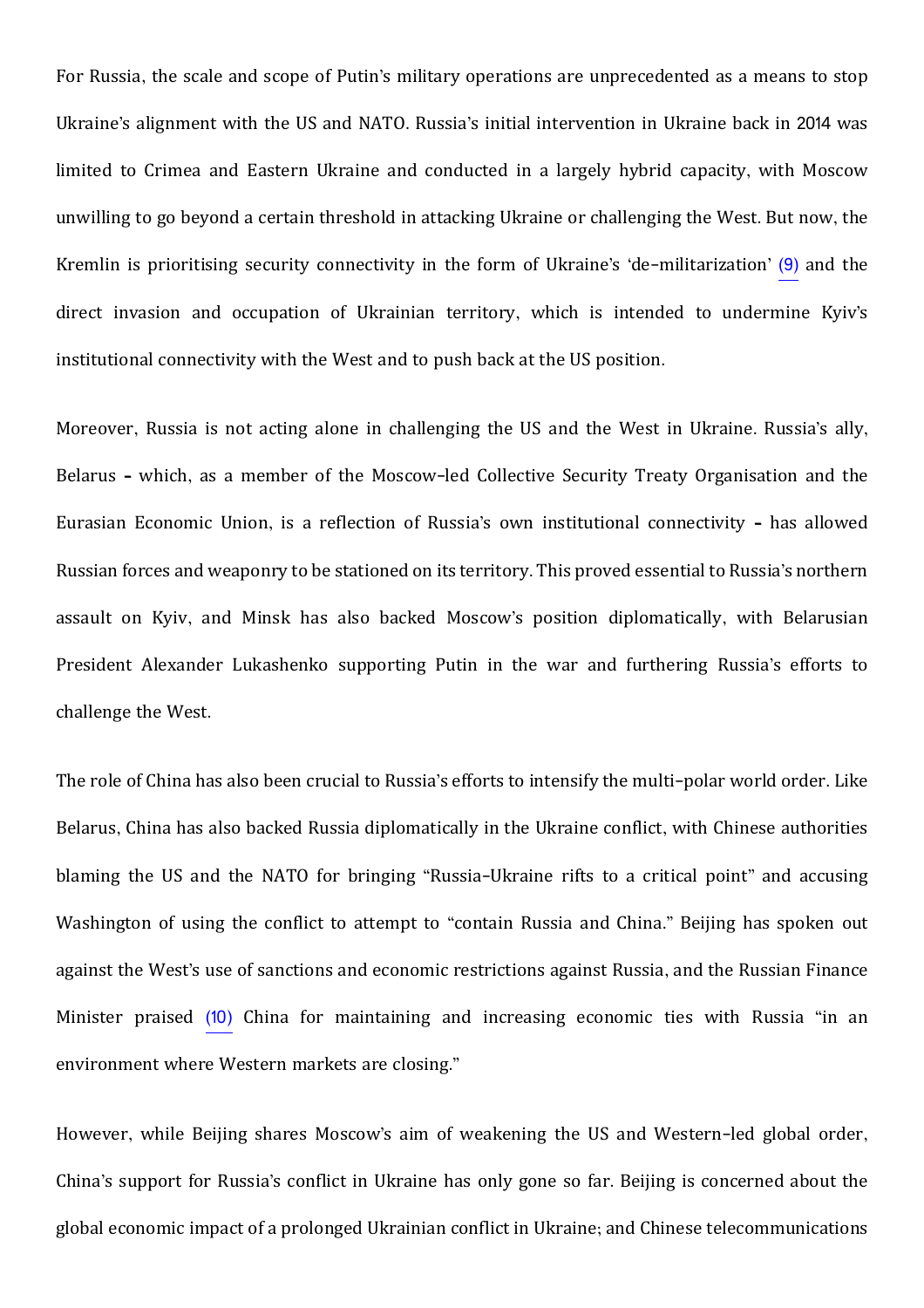giant Huawei has reportedly suspended (11) its operations in Russia due to fear of secondary sanctions from the US. Thus, while China has refused to support the West's position against Russia, Beijing has its own interests at stake and has used its significant economic leverage to play an important role in bringing Russian officials to the negotiating table.

Another important player that has emerged in the Russia-Ukraine conflict is Turkey, which has become a key mediator [\(12\)](https://www.reuters.com/world/middle-east/turkey-urges-more-ukraine-ceasefire-efforts-continue-mediation-2022-03-24/) in the conflict. While Turkey is a member of the NATO, it also has a strong economic and energy connectivity relationship with Russia and has refused to take part in Westernled sanctions. At the same time, Ankara has used its own form of security connectivity to supply Ukraine with key weapons such as TB-2 drones and has backed Kyiv diplomatically. This has given Turkey leverage with both the Ukrainians and the Russians, illustrating the increasingly complex web of power relationships in this multipolar world era.

Yet another such illustration of the complex multipolarity of the Ukraine conflict is the role played by India, which has become an important security partner for the US when it comes to China. However, like Turkey, India has refused to support US and Western sanctions against Russia, with Delhi having its own pragmatic relationship with Moscow when it comes to energy imports and weaponry purchases. It was a reflection of the multipolar world order that, during a meeting [\(13\)](https://www.reuters.com/world/indian-pm-modi-suggests-direct-talks-between-putin-zelenskiy-2022-04-11/) between US President Joe Biden and Indian Prime Minister Narendra Modi on 11 April, Modi was noncommittal to US requests that India refrain from increasing its oil purchases from Russia to help squeeze Russia in the energy sector.

Thus, the Russia-Ukraine conflict has revealed the complexity of the power architecture of the world. While the US was once in a dominant position in the global order, it now faces more competition from the likes of Russia and China, while presumed allies like Turkey, India and even certain EU states like Hungary (14) have carved out their own independent roles vis-à-vis the conflict. It is true that the West can still use powerful economic tools such as sanctions to pressure Russia, while the US and NATO's own security connectivity to Ukraine in the form of weapons and logistical support has been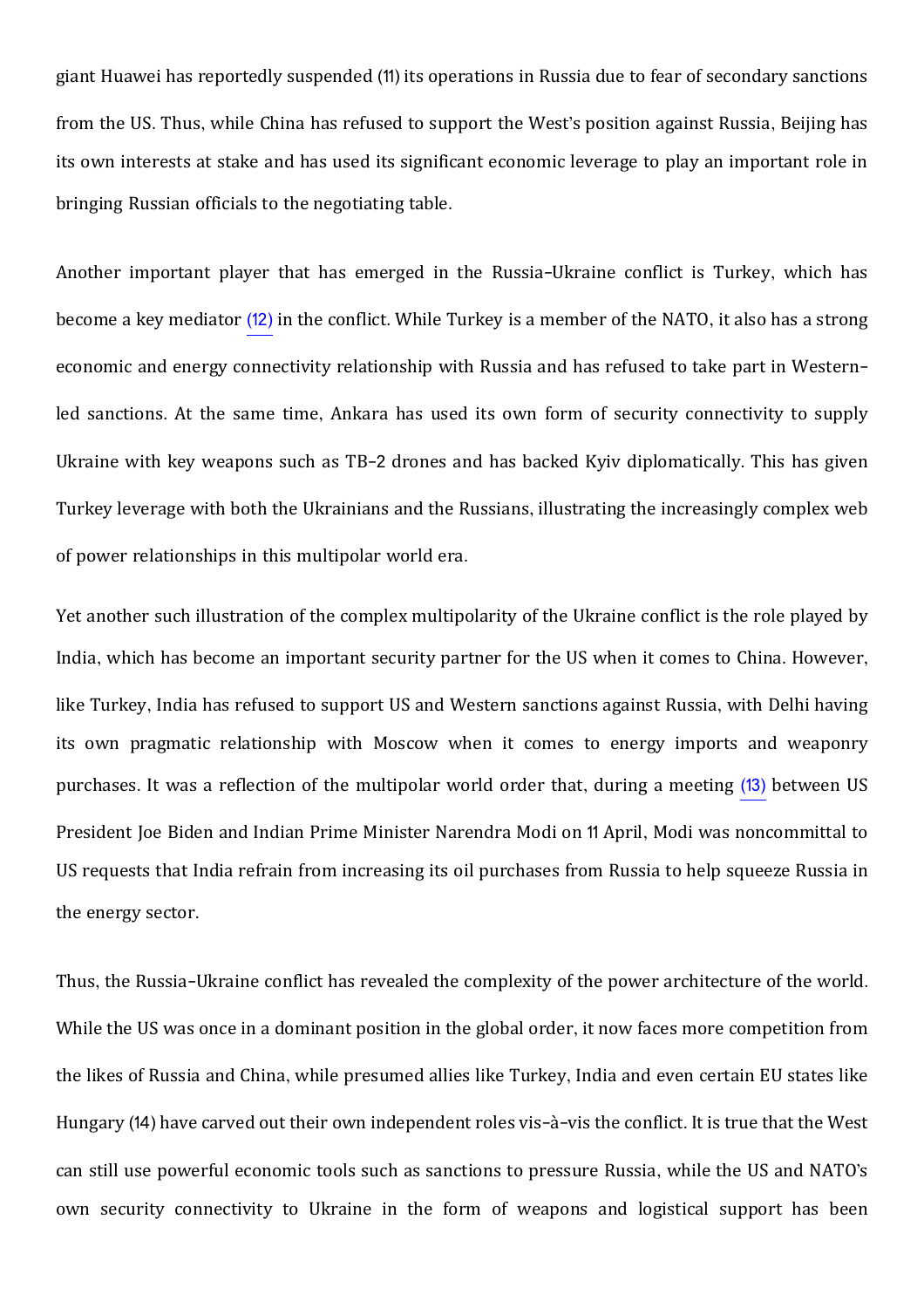unprecedented. However, the intensive nature of Russia's most recent intervention in Ukraine and Moscow's calculation that the US and the NATO would not intervene directly to stop it is in and of itself perhaps the clearest illustration of how the multi-polar world order has accelerated.

Of course, there is a scenario in which the US global position is strengthened as a result of the Ukrainian conflict. In this case, Russia would suffer heavy losses and not achieve any of its military objectives in Ukraine, while the survival of Putin's regime itself could be threatened as a result of immense economic pressure from the West and growing discontent on the home front. The US would be able to leverage its status as a major economic, security and technological player and rally its partners in Europe and beyond behind its cause to support Ukraine against Russia. But even in this scenario, there will be states such as China that will push back against the US position globally, while others, from India to Turkey, maintain their own pragmatic path.

## **Looking Ahead**

This brings us back to Zelenkiy's speech in Doha. For all of the US and Western support for Ukraine in its conflict with Russia, Zelenskiy is well aware that the NATO is unlikely to accept his country as a member anytime soon and that he must look beyond just the West for assistance. This explains Zelenskiy's outreach to Qatar and other energy producers at the Doha Forum to redirect Russian energy flows away from Europe. This also explains why Zelenskiy reached out for support not only to Kyiv's traditional allies in the US and Europe, but also why the Ukrainian leader has made impassioned appeals for support to audiences in Japan, South Korea, Israel and elsewhere. All of this shows that there are many important players that can and do shape the Ukraine conflict, and the way they influence it can and does come in many forms, serving as a reflection of how the world is becoming increasingly multipolar.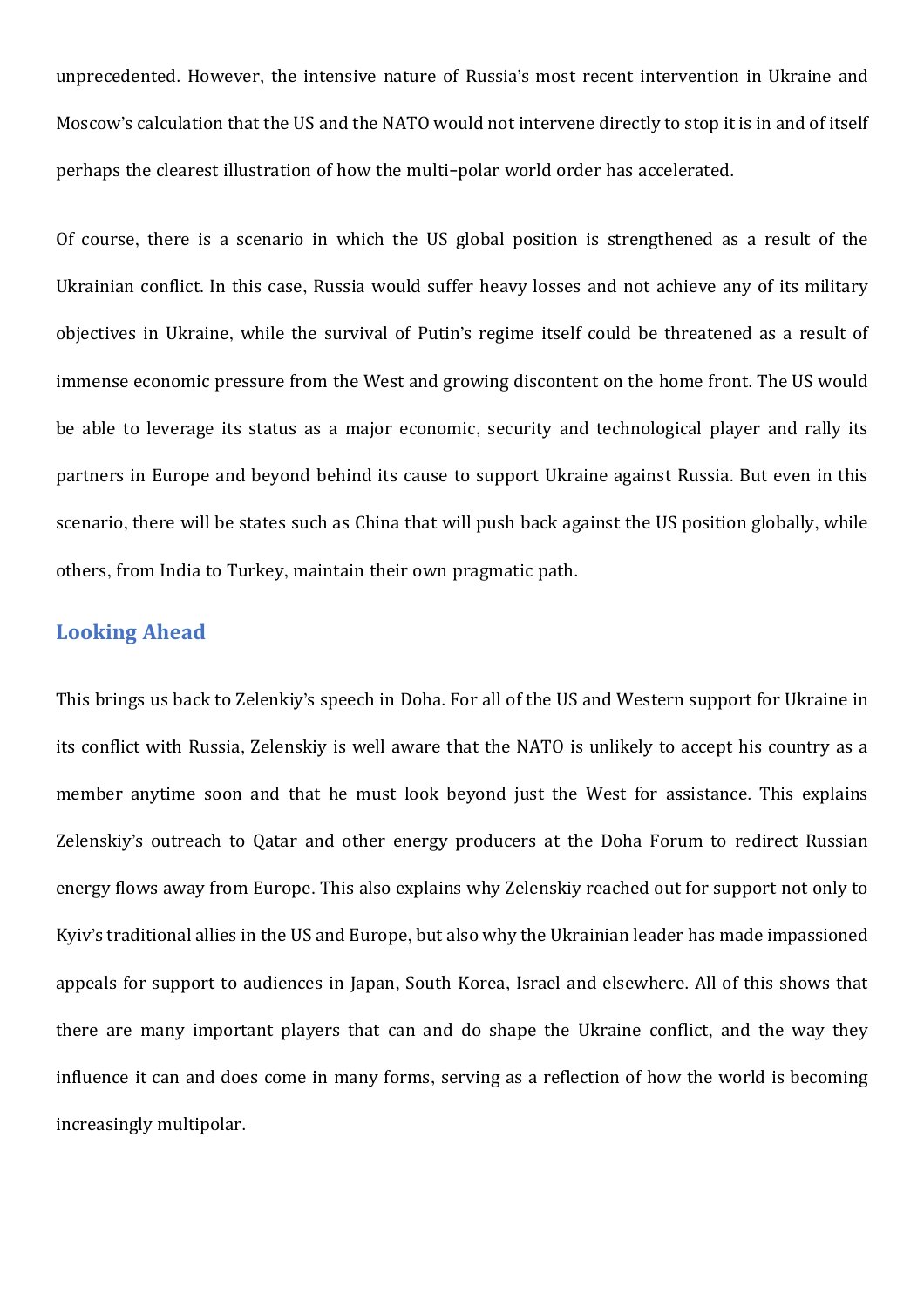However, such an evolution of the world order is not necessarily a bad thing for the US, nor for the West as a whole. After all, it was in the unipolar context, when the US was the dominant global power and wielded disproportionate military and economic power, that it allowed itself to be pulled into long and gruelling conflicts like those in Afghanistan and Iraq. [\(15\)](https://quincyinst.org/report/ending-primacy-to-end-u-s-wars/) The US learned the hard way that such a demonstration of power can prove highly costly and can have negative strategic consequences. While such conflicts and military interventions contributed to the rise of a multipolar world, they also taught the US a valuable lesson on the limitations of hard military power (something that Russia is also likely to experience as the Ukrainian conflict continues to drag out).

Looking ahead, what is perhaps most important in this increasingly multipolar world is not that there are more influential players throughout the global system, but rather the types of power that they will wield. Conventional military power is still likely to be a significant sign of influence as the Russia-Ukraine conflict clearly shows, but so is the ability to channel other connectivity flows - whether functional flows like energy or trade or institutional [\(16\)](https://blogs.lse.ac.uk/europpblog/2022/04/05/russias-invasion-of-ukraine-a-turning-point-for-european-integration/) and cultural [\(17\)](https://www.nytimes.com/2022/04/08/opinion/globalization-global-culture-war.html) flows - towards the strategic interests of a particular state. And the more such flows and those interests can be integrated and implemented with a long-term vision in mind and aligned with other partners, the more successful a state is likely to be in meeting its broader strategic objectives.

Thus, the question of whether the Russia-Ukraine conflict weakens or consolidates the United States' position in the world remains an open one that has yet to be answered. Partly, this will depend on the manner in which the conflict plays out on the ground and what its final result will be. But more fundamentally, the answer will depend on which state - whether the US, Russia, China or others vying for global influence - will shape connectivity flows in a way that is most strategically effective and that incorporates as many allies and partners as possible within the global system towards its vision of the future of the world order. What is clear is that the multipolar nature of the world is here to stay, and the power architecture of the world will be increasingly shaped by this dynamic and complex competition over strategic connectivity.